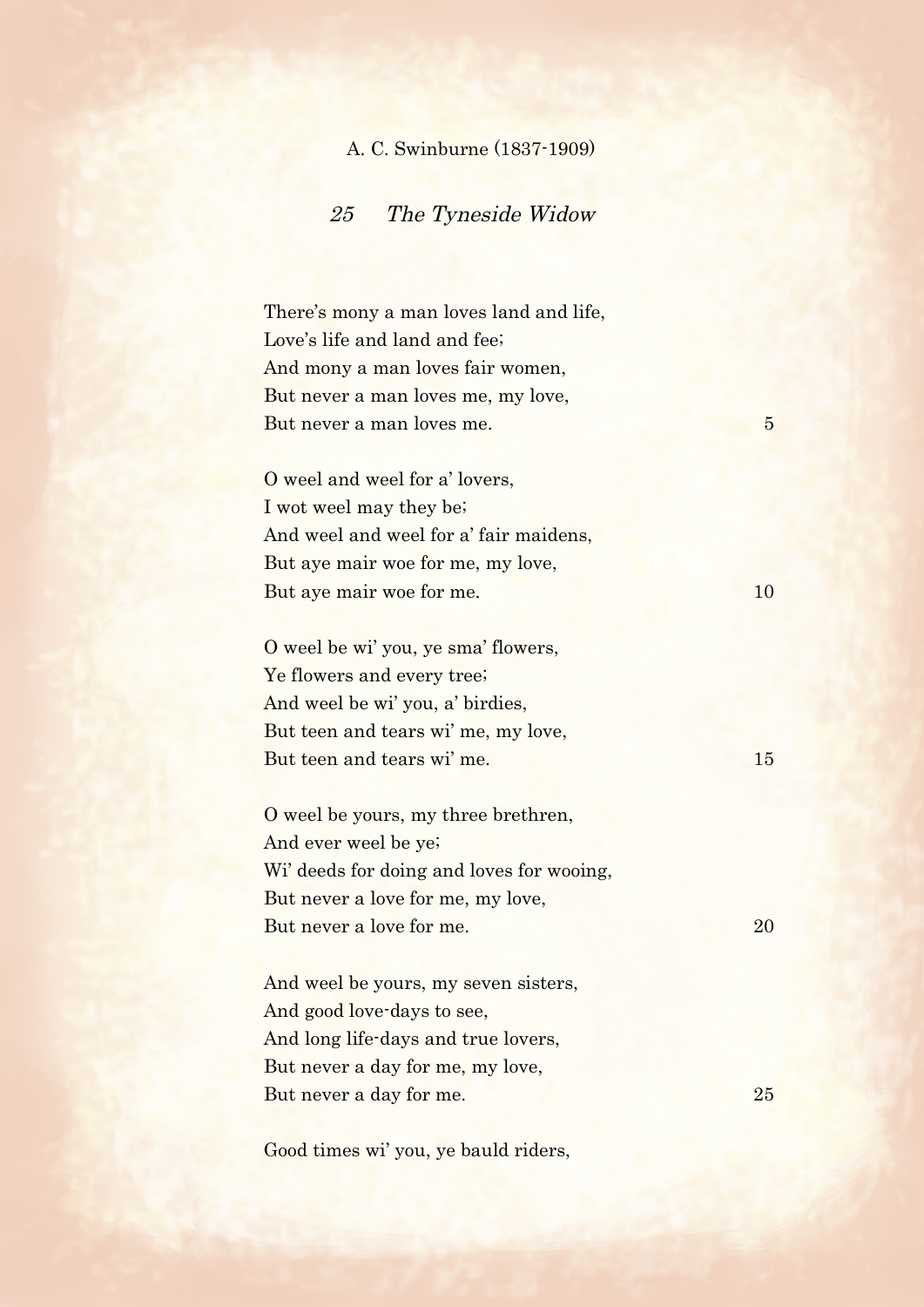By the hieland and the lee; And by the leeland and by the hieland It's weary times wi' me, my love, It's weary times wi' me. 30

Good days wi' you, ye good sailors, Sail in and out the sea; And by the beaches and by the reaches It's heavy days wi' me, my love, It's heavy days wi' me. 35

I had his kiss upon my mouth, His bairn upon my knee; I would my body and soul were twain, And the bairn and the kiss wi' me, my love, And the bairn and the kiss wi' me. 40

The bairn down in the mools, my dear, O saft and saft lies she; I would the mools were ower my head, And the young bairn fast wi' me, my love, And the young bairn fast wi' me. 45

The father under the faem, my dear, O sound and sound sleeps he; I would the faem were ower my face, And the father lay by me, my love, And the father lay by me. 50

I would the faem were ower my face, Or the mools on my ee-bree; And waking-time with a' lovers, But sleeping-time wi' me, my love, But sleeping-time wi' me. 55

I would the mools were meat in my mouth, The saut faem in my ee;